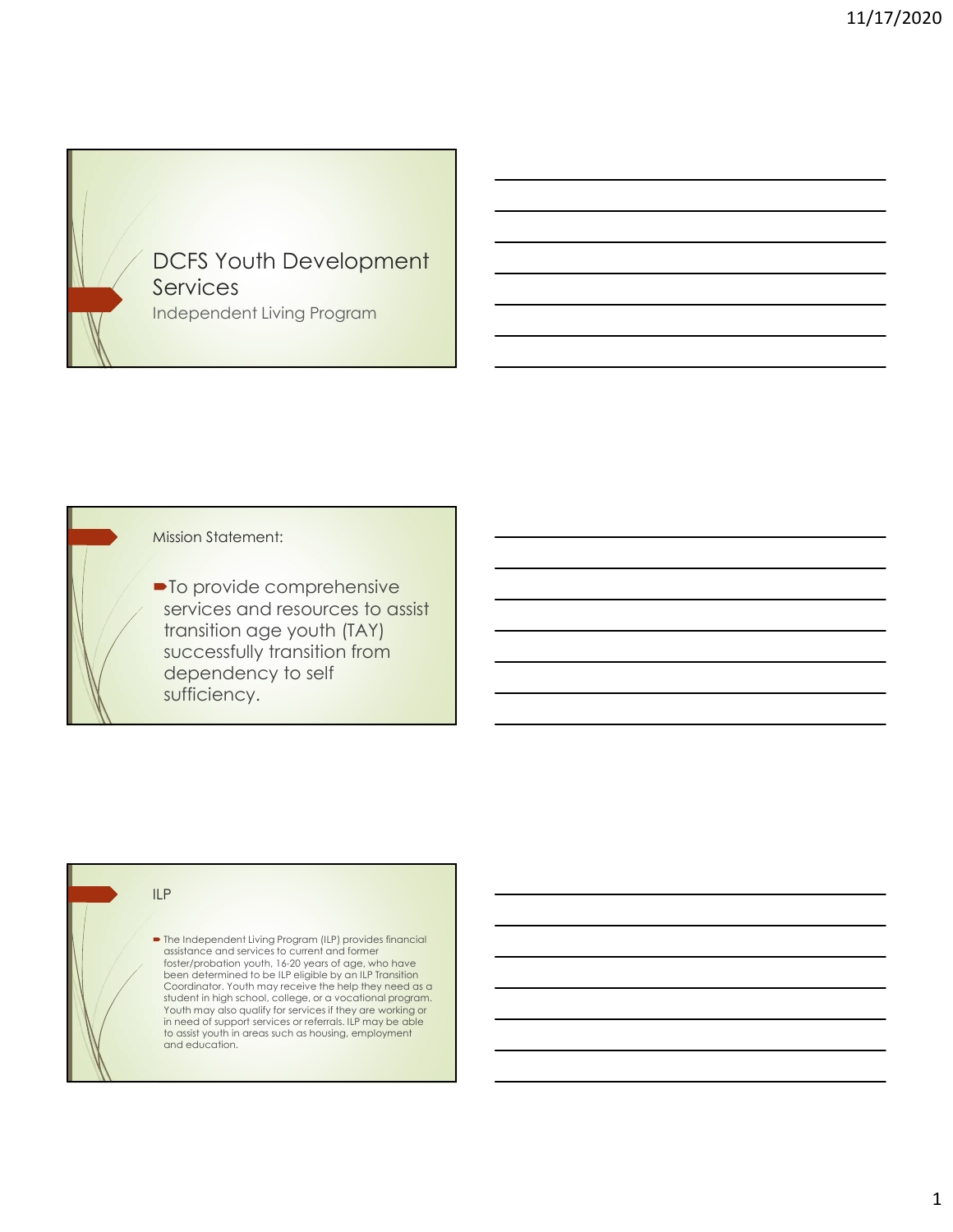

## Chafee Outcome Measures

1) Receiving High School Diploma; 2) Educational attainment; 3) Employment; 4) Avoidance of dependency; 5) Avoiding Homelessness; 6) Avoiding Nonmarital childbirth; 7) Avoiding Incarceration; and 8) Avoiding High-risk behaviors.



 The youth is a former dependent who entered into a Non-Related Legal Guardianship (NRLG) after attaining age 8 and is receiving/received permanent placement services.

Services are based on need and availability of funding.

### Who is NOT ILP eligible???

Youth placed in detention facilities, locked facilities, forestry camps, training schools, facilities that are primarily for the detention of youth who are adjudicated, delinquent, medical and psychiatric facilities, voluntary placements, wraparound program participants, youth placed pursuant to an individualized education program and guardianship placements in which the youth is not a dependent or ward of the court.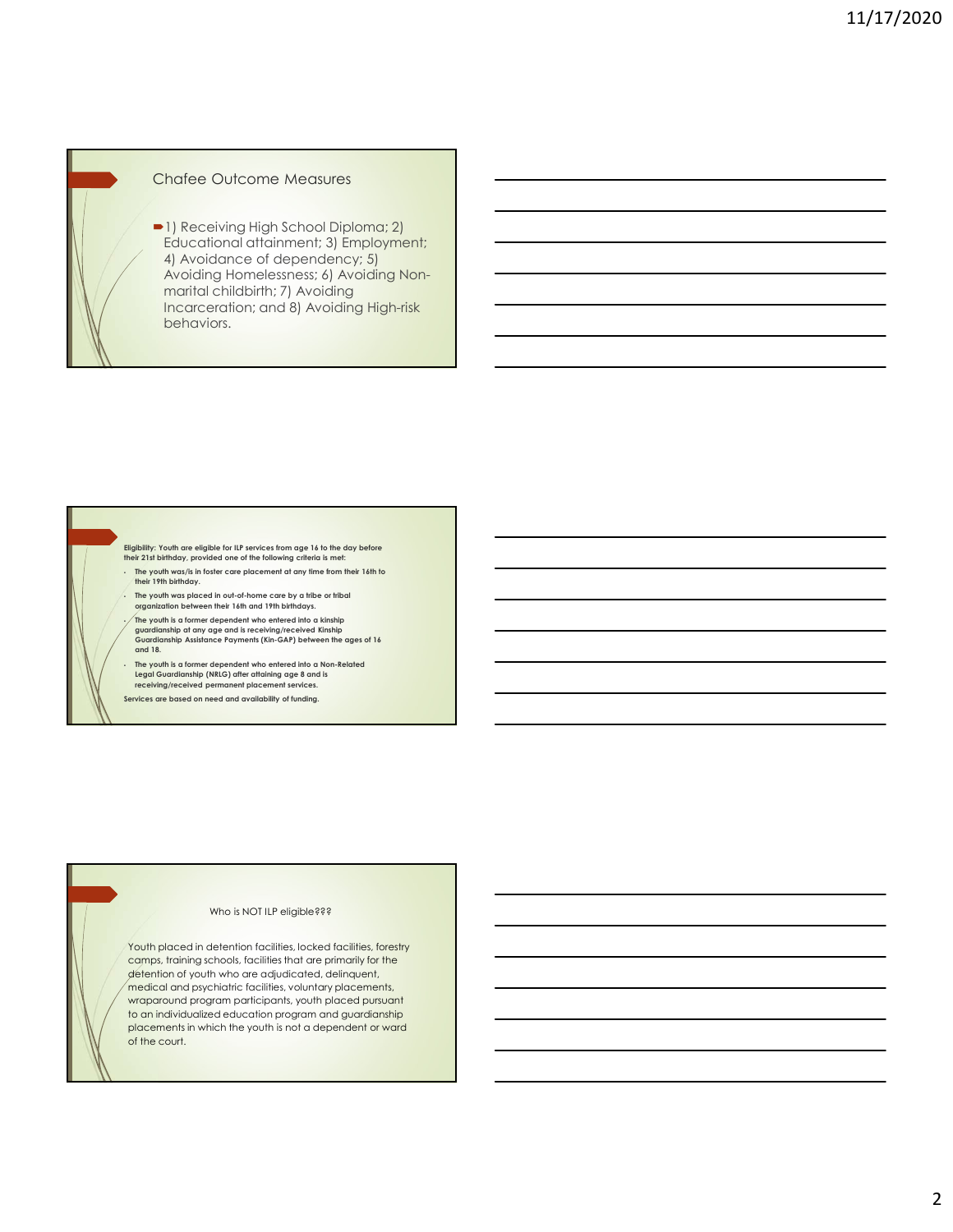

### Services

- Individualized Transition Life Skills program for<br>Skills Program (ITSP) youth. Contractors: Skills Program (ITSP) youth. Contractors: CSWs refer youth to ITSP by providing the TC with a current TILP and the DCFS 5557. • Individualized Transition • Life Skills program for<br>
Skills Program (ITSP) • youth. Contractors:<br>
CSWs refer youth to ITSP by<br>
providing the TC with a<br>
current TILP and the DCFS • Annual Metro TAP card.<br>
• Youth on the M
- 
- SPA 1-4 TCCF SPA 5-8 CII
- Annual Metro TAP card. Must be 18 to apply



- 
- Fees airline tickets for the set of the set of the set of the set of the set of the set of the set of the set of the set of the set of the set of the set of the set of the set of the set of the set of the set of the set of High School Senior<br>Expenses
- 
- Diploma/GED<br>incentive
- 
- 
- Expenses or signer and the construction of signer and the construction of  $\sim$ airline tickets for youth attending school out of state)
	- College Tours
- incentive Financial Aid Workshops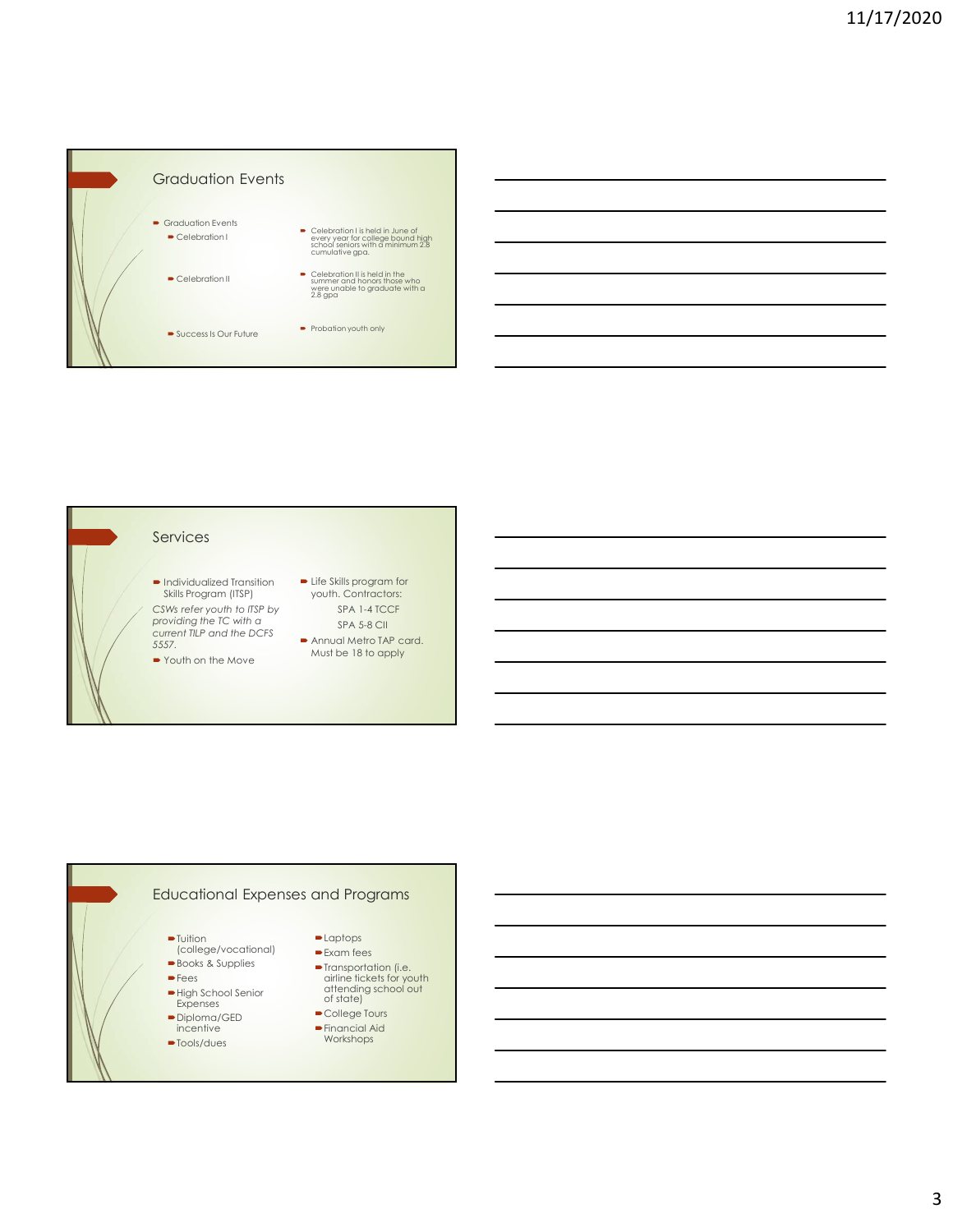

## Miscellaneous Expenses

- Driving lessons. Must be at least 18 years of age
- Auto insurance: Must be 18 years of age
- Youth Conferences & Special Events
- Unallocated Medical and Mental Health Expenses • Food Assistance
- **Immigration Expenses**

# Housing/Rental Assistance

- Youth must be at least 18 years of age and no longer under the jurisdiction of the court/receiving services (funding for KinGAP/AAP/etc.)
- **Examples of housing-related funding:** 
	- **Emergency Housing expense** Rental Assistance (market units)
	- Rental Assistance (dorms)
	- Apartment/dorm start-up items
	- $\bullet$  Move-in/security deposit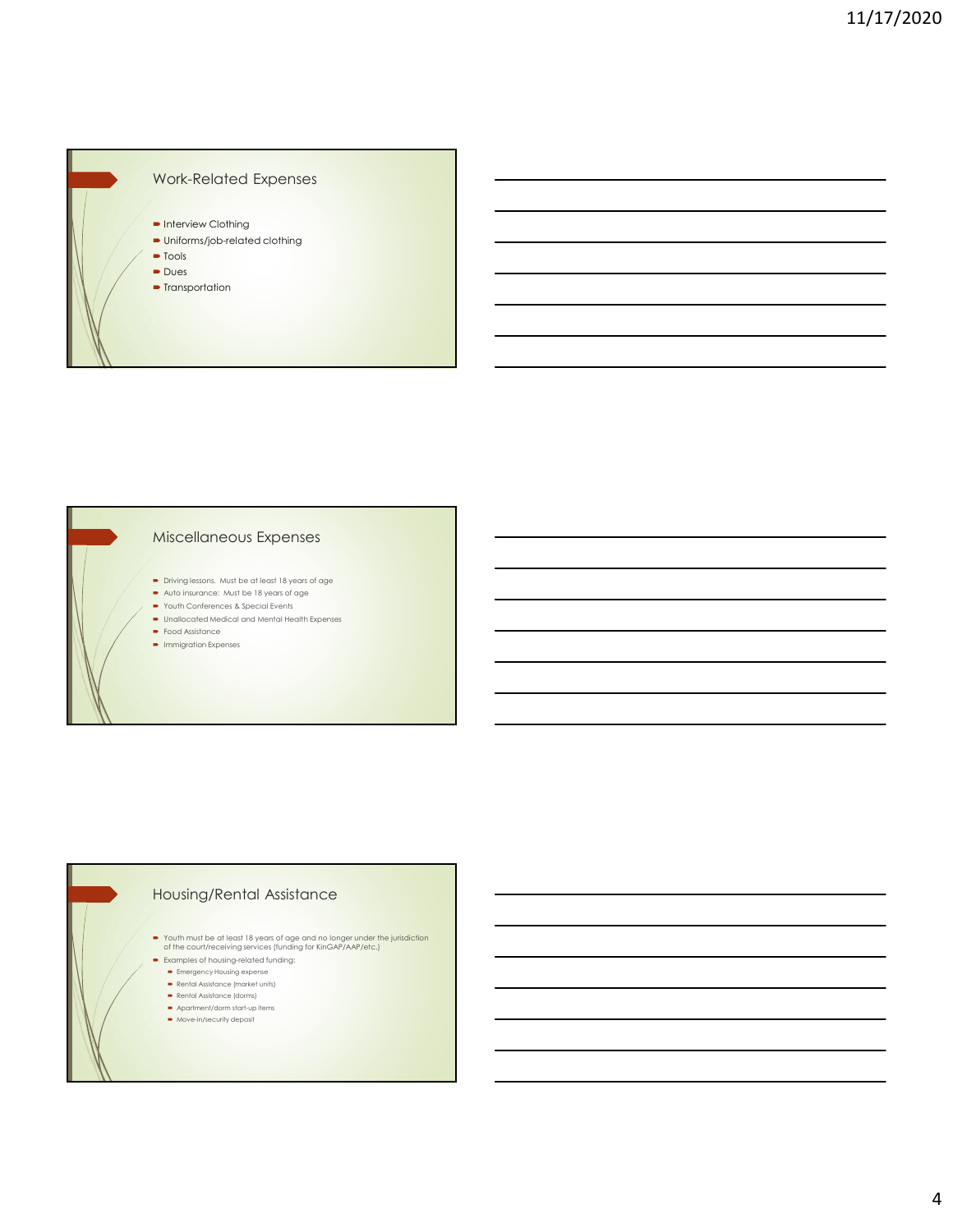

# YDS Employment/Special Projects

YDS Employment/Special Projects<br>Midge b Wok - Ab modified and validated employment program.<br>This p, b town-to modified and validated employment program.<br>The metric and terms of the Woke Program - it in most paid gest than YOS Employment/Special Projects<br>
Miss to Wat – an examples and shortane regions.<br>
This Liberation Work Project is a maintage of the Movements<br>
Care (where Youth Miss Project is a maintage of the Movements)<br>
Care (where Mov **Insign is Weik –** Job leaderships and a Additional encords profits in program (<br>Core can did not only what in Regency – University and particular position international<br>Catalogue in the case of the case of youth and the p **Philip Linewigh Tom Microsoft Were Regent – single point of contact for all Americans – single properties of contact for all America's Job Centers of California with the properties of contact for all America's Job Centers** 

students who are interning for academic credit at a partnering college/university

YDS Employment/Special Projects

- 
- Veteran Intern Program– 24 month full time paid internship for military veterans, 25 interns
- 
- Credit Checks program to check and remediate credit records of youth<br>ages 14-17; financial literacy workshops<br>be lightlitty Verifications single point of contact for all America's Job<br>Centers of California within LA

## YDS Employment/Special Projects

- DCFS Volunteer Program–allows members of the community the opportunity to provide assistance and services to DCFS' workforce and more importantly, to the families we serve
- **Military Veteran Program**–DCFS employees with military experience share the benefits of the military and provide information to foster youth who may be considering joining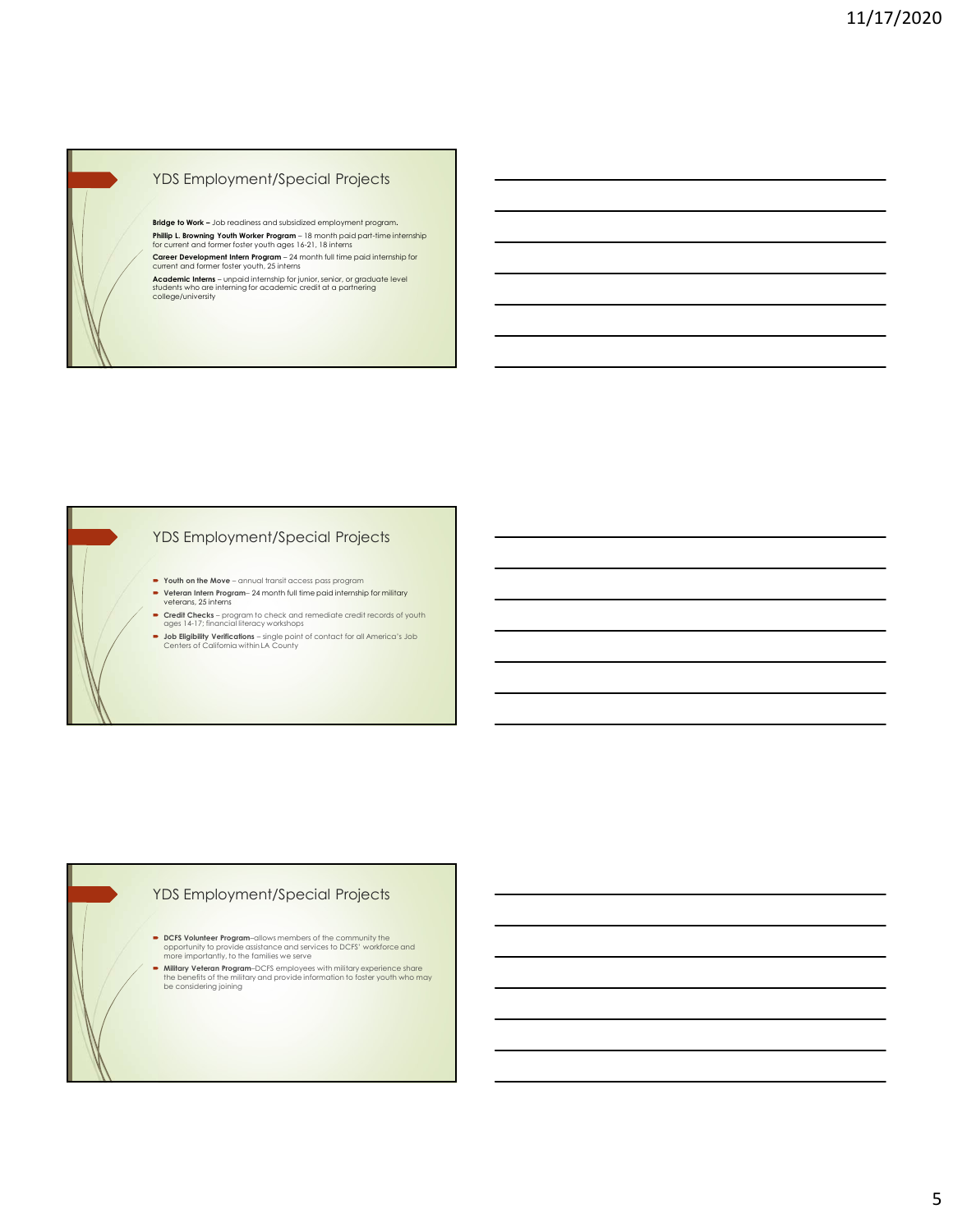## YDS Housing Section

- THPP: Transitional Housing Placement Program. Youth ages 16-17 and on track to graduate high school or have already completed high school
- **THPP-NMD: Transitional Housing Placement Plus-Foster Care.** This is a<br>placement program for youth ages 18-20 who chose to participate in Extended Foster Care under AB 12.<br>in Extended Foster Care under AB 12.
- **THP-Plus: Transitional Housing Program Plus.** Youth ages 18-24 who have exited foster care on or after the 18th birthday and are have the 18th birthday and are homeless or housing insecure. Must be ILP eligible.

## YDS Housing Section

- Los Angeles Services Homeless Authority (LAHSA) Transitional care and are homeless or housing insecure. Must be ILP eligible.
- US HOUSING Section<br>
The FrameMost Housing Processes frequency <sup>1</sup>/2018. The right of EP<br>
might add that the product the result of the result of the result of the results of<br>
might age of the product the result of the resul Los Angeles Homeless Services Authority (LAHSA) Mental Health The housing Housing Processes the main transitional Housing Life of the main transition of the main transitional Housing Procession Professional Housing Procession and the main transition of the main transition of the main exited foster care and are homeless or housing insecure. Must be ILP eligible. **From Angles terrices tionness** Awbreak (VANEA) transferred in<br>Copyright will be invaluable in Technology (VANEA) will be the digitate<br>**From Angles Homeless or Property en Activity (VANEA) when the minimals in the main par**

### Teen Club

- Youth between the ages of 14 to 21 and have (or had) a case with the Los Angeles County Departments of Children and Family
- Youth will learn invaluable lessons that will help them succeed in life as well as make lifelong connections while having lot's of fun!
- Youth will learn about services and resources, meet new friends and be motivated and inspired to pursue their dreams.
- Teen Clubs are held throughout Los Angeles County on a monthly basis.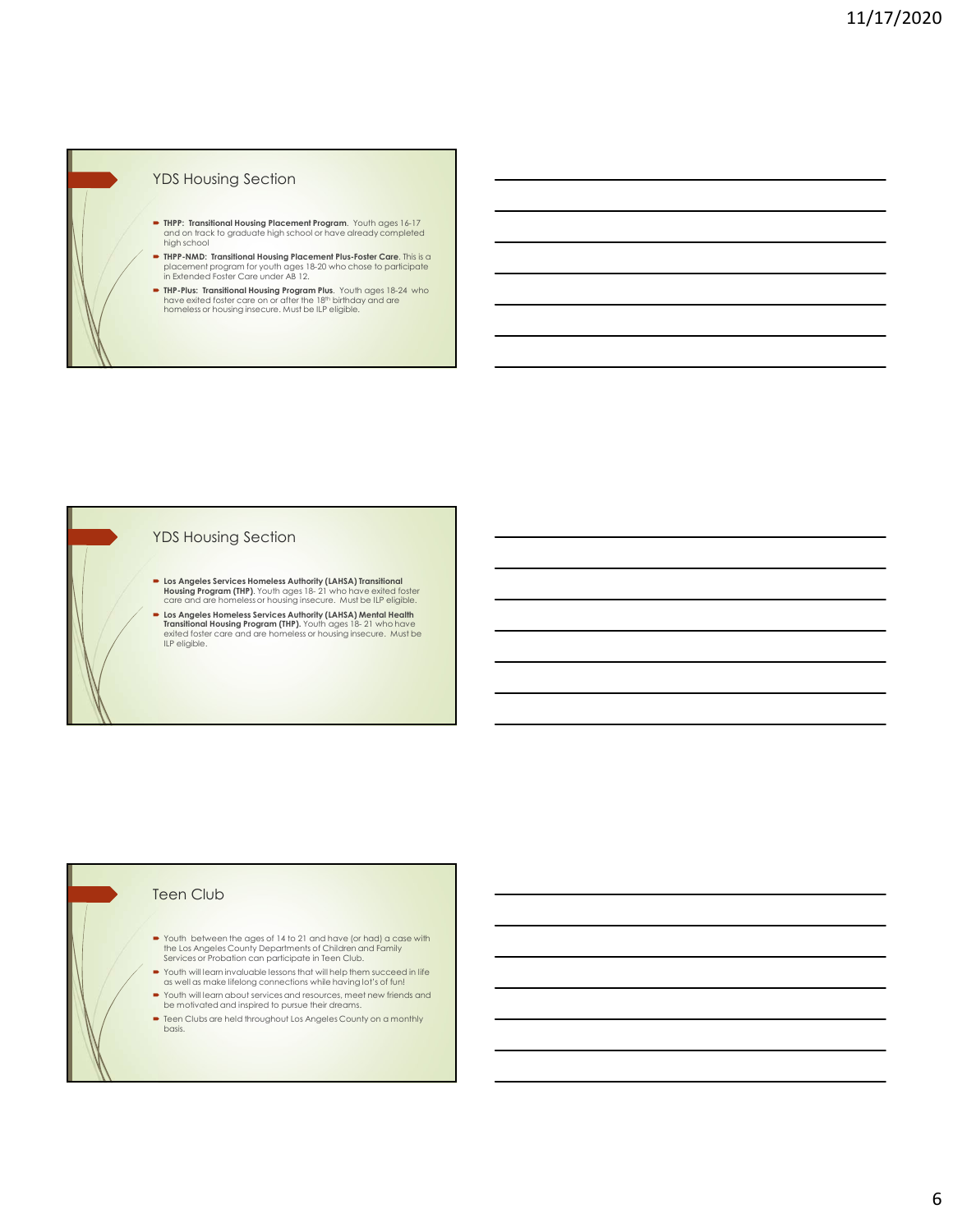# Review

- Youth must be determined to be ILP eligible by a Transition Coordinator in order to receive funding and services.
- Financial assistance is based on verified unmet need and availability of funding.
- **Funding and services will be provided in accordance** with Federal/State eligibility criteria & guidelines and are to assist the youth in meeting his/her transition goals as described in the Transition Independent Living Plan (TILP).

### Review continued

- All ILP Requests for Services must include a written request from the youth, a current TILP, and supporting documents.
- Housing-related funding may only be disbursed to youth who are at least 18 years of age and no longer under the jurisdiction of the court.
- Youth must be 18 years of age to request assistance with driving lessons and auto insurance.

### REMEMBER!!!!

Check with your ILP Transition Coordinator for an overview of available services and funding. ILP is a voluntary program and services are provided based on **the contract of the services** are provided based on availability of funds!